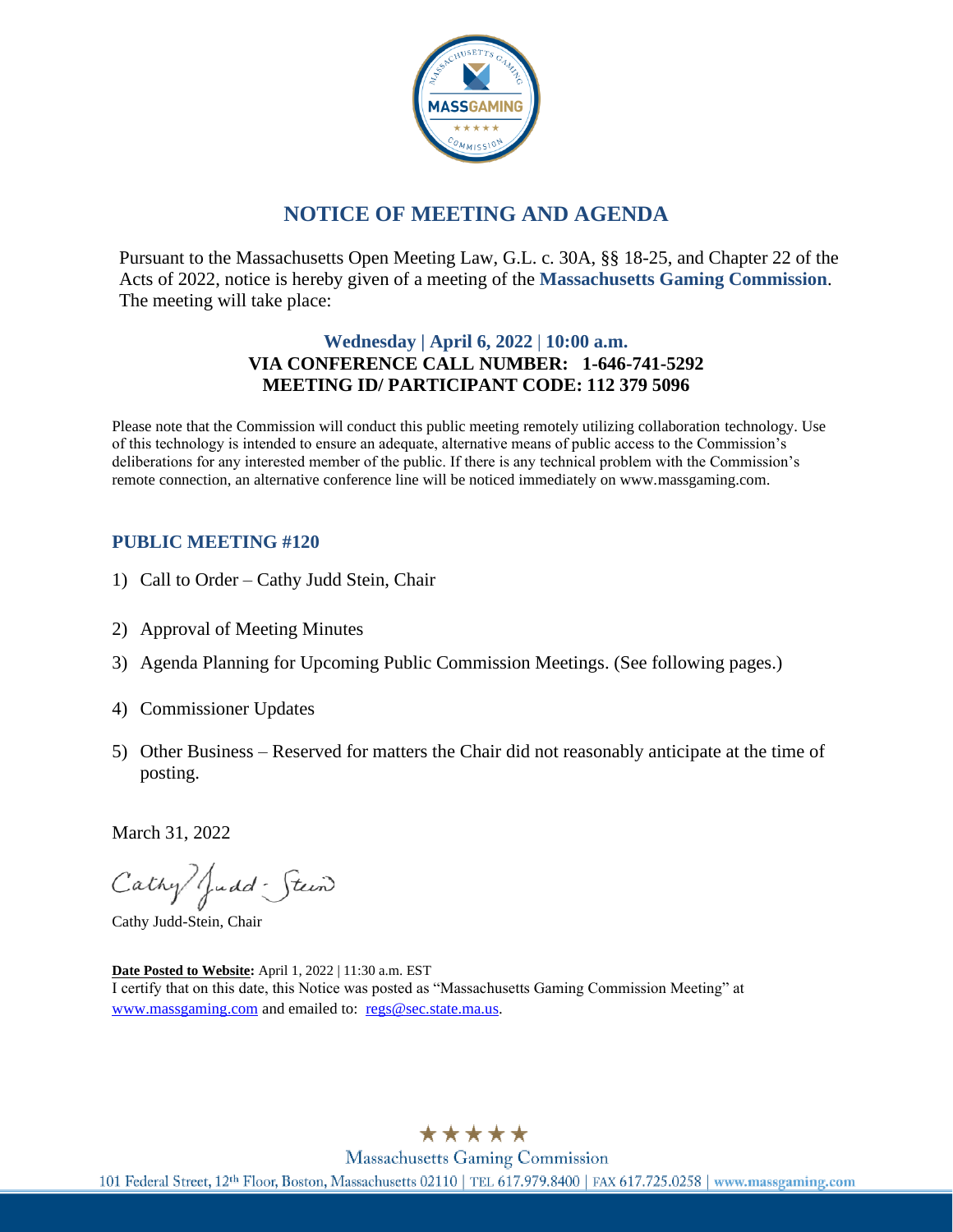# **MASSACHUSETTS GAMING COMMISSION AGENDA PLANNING**

## NEXT MEETING DATE: **April 11, 2022**

| <b>AGENDA ITEM TOPIC</b>     | <b>MGC REPRESENTATIVE</b> |
|------------------------------|---------------------------|
| 1. VICI-MGP REIT Transaction | Lillios, L.<br>Hall, H.   |

## MEETING DATE: **April 14, 2022**

| <b>AGENDA ITEM TOPIC</b>                          | <b>MGC REPRESENTATIVE</b> |
|---------------------------------------------------|---------------------------|
| 2. Covid Impacts Report                           | Vander Linden, M.         |
|                                                   | Flores-Pajot, M-C.        |
|                                                   |                           |
| 3. Community Mitigation Fund Applications         | Delaney, J                |
|                                                   | Thurlow, M.               |
|                                                   |                           |
| 4. Community Mitigation-Workforce Grant 2021      | Delaney, J                |
| Amendment                                         | Thurlow, M.               |
|                                                   |                           |
| 5. Review of Casino Non-Compliance Penalties      | Grossman, T.              |
|                                                   | Lillios, L.               |
|                                                   | Hall, H.                  |
|                                                   |                           |
| 6. Commissioners Budget                           | Judd-Stein, C.            |
|                                                   |                           |
| 7. Plainridge Park Racecourse request for Capital | Lightbown, A.             |
| <b>Improvement Fund Consideration</b>             |                           |

## MEETING DATE: **April 28, 2022**

| <b>AGENDA ITEM TOPIC</b>     | <b>MGC REPRESENTATIVE</b> |
|------------------------------|---------------------------|
| Independent Monitor's Report | O'Brien, E.               |
|                              |                           |